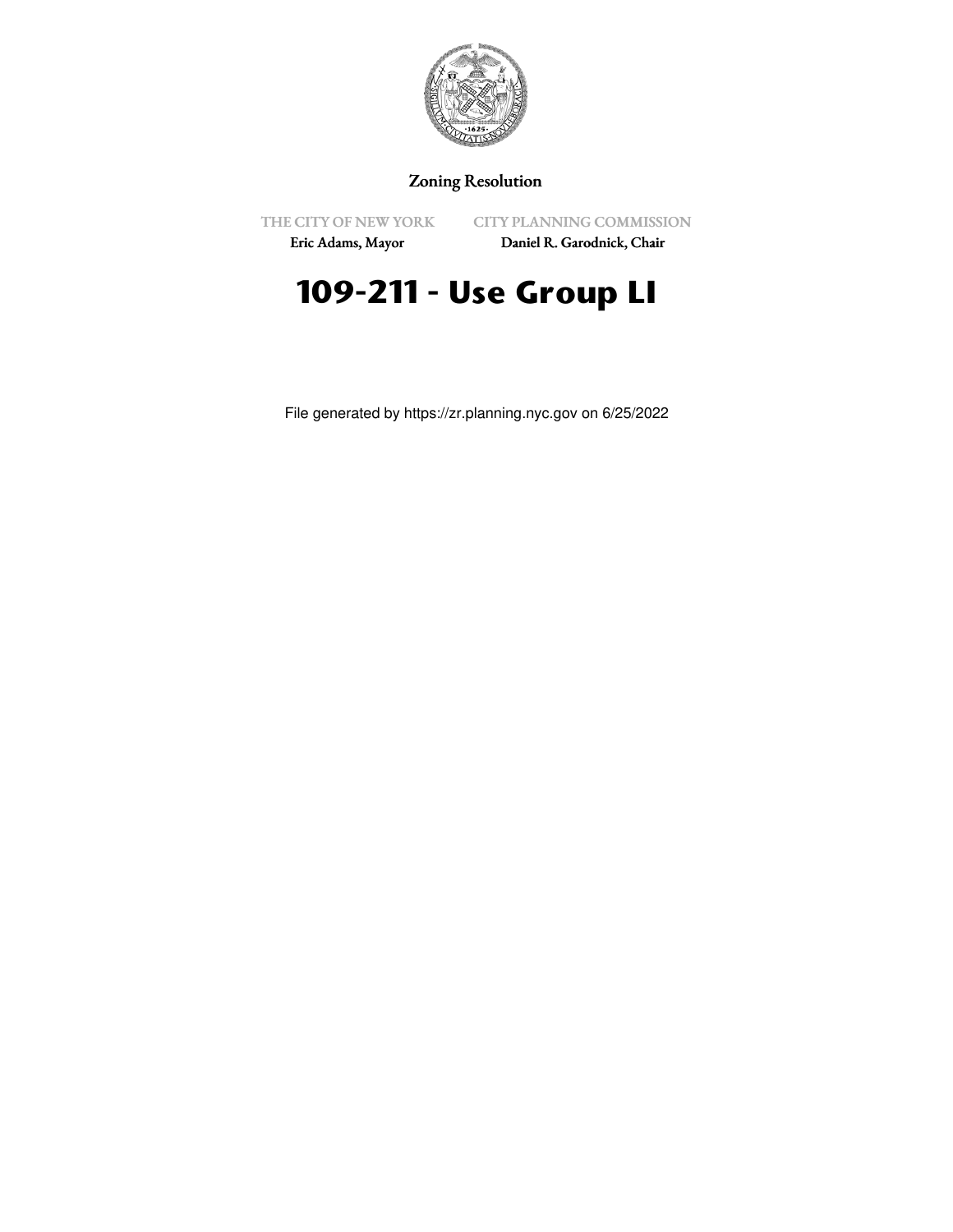## **109-211 - Use Group LI**

LAST AMENDED 2/2/2011

Use Group LI comprises a group of specially selected #uses# to strengthen the existing #commercial# character of the area.

A. Convenience Retail Establishments

Bakeries

Barber shops

Beauty parlors

Drug stores

Dry cleaning or clothes pressing establishments, limited to 2,500 square feet of #floor area# per establishment on the ground floor

Eating or drinking establishments, including those which provide outdoor table service or have music for which there is no cover charge and no specified showtime

Eating or drinking establishments, with entertainment but not dancing, with a capacity of 200 persons or less

Eating or drinking establishments, with musical entertainment but not dancing, with a capacity of 200 persons or less

Food stores, including supermarkets, grocery stores, meat markets, delicatessen stores, limited to 5,000 square feet of #floor area# per establishment on the ground floor

Hardware stores

Package liquor stores

Post offices

Stationery stores

Tailor or dressmaking shops, custom

Variety stores, limited to 5,000 square feet of #floor area# per establishment on the ground floor

B. Retail or Service Establishments

Antique stores

Appliance stores, limited to 5,000 square feet of #floor area# per establishment on the ground floor

Art galleries

Artist supply stores

Bicycle sales and rental establishments

Book stores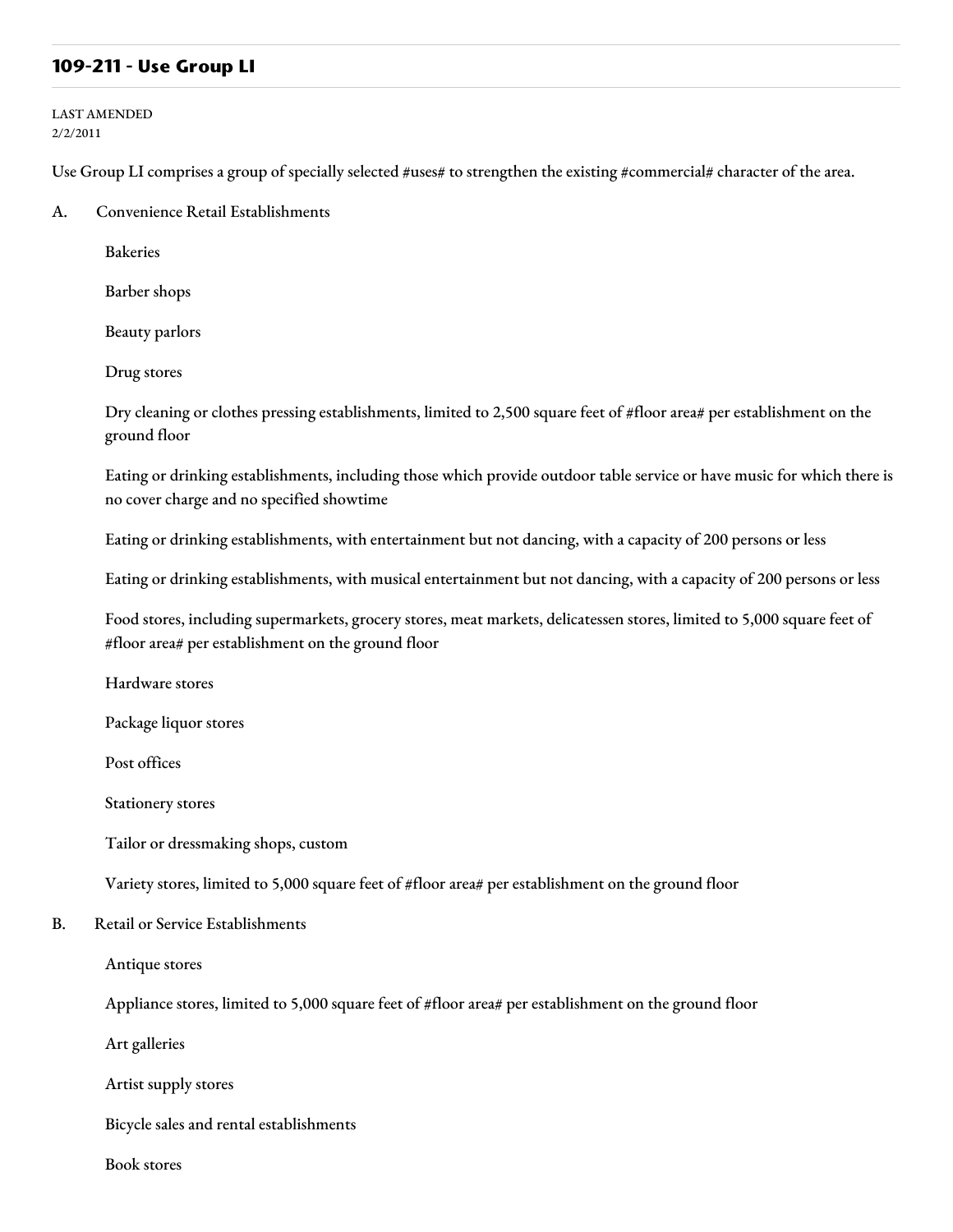Candy or ice cream stores

Carpet or rug stores, limited to 5,000 square feet of #floor area# per establishment on the ground floor

Cigar or tobacco stores

Clothing or clothing accessory stores, limited to 5,000 square feet of #floor area# per establishment

Clothing rental

Clubs, non-commercial, without restrictions on activities or facilities, limited to 2,500 square feet of #floor area# per establishment on the ground floor

Dry goods or fabric stores, limited to 5,000 square feet on the ground floor

Florist shops

Furniture stores, limited to 5,000 square feet of #floor area# per establishment on the ground floor

Furrier shops, custom

Gift shops

Interior decorating establishments, limited to 750 square feet of #floor area# per establishment on the ground floor

Jewelry or art metal craft shops

Leather goods, crafts or luggage stores

Locksmiths shops

\*Meeting halls, limited to 25-foot frontage

Millinery shops

Music stores

Newsstands, open or enclosed

Optician or optometrist

Paint stores

Pet shops

Photographic equipment or supply stores

Photographic studios

Picture framing shops

Record stores

Shoe stores

Stamp or coin stores